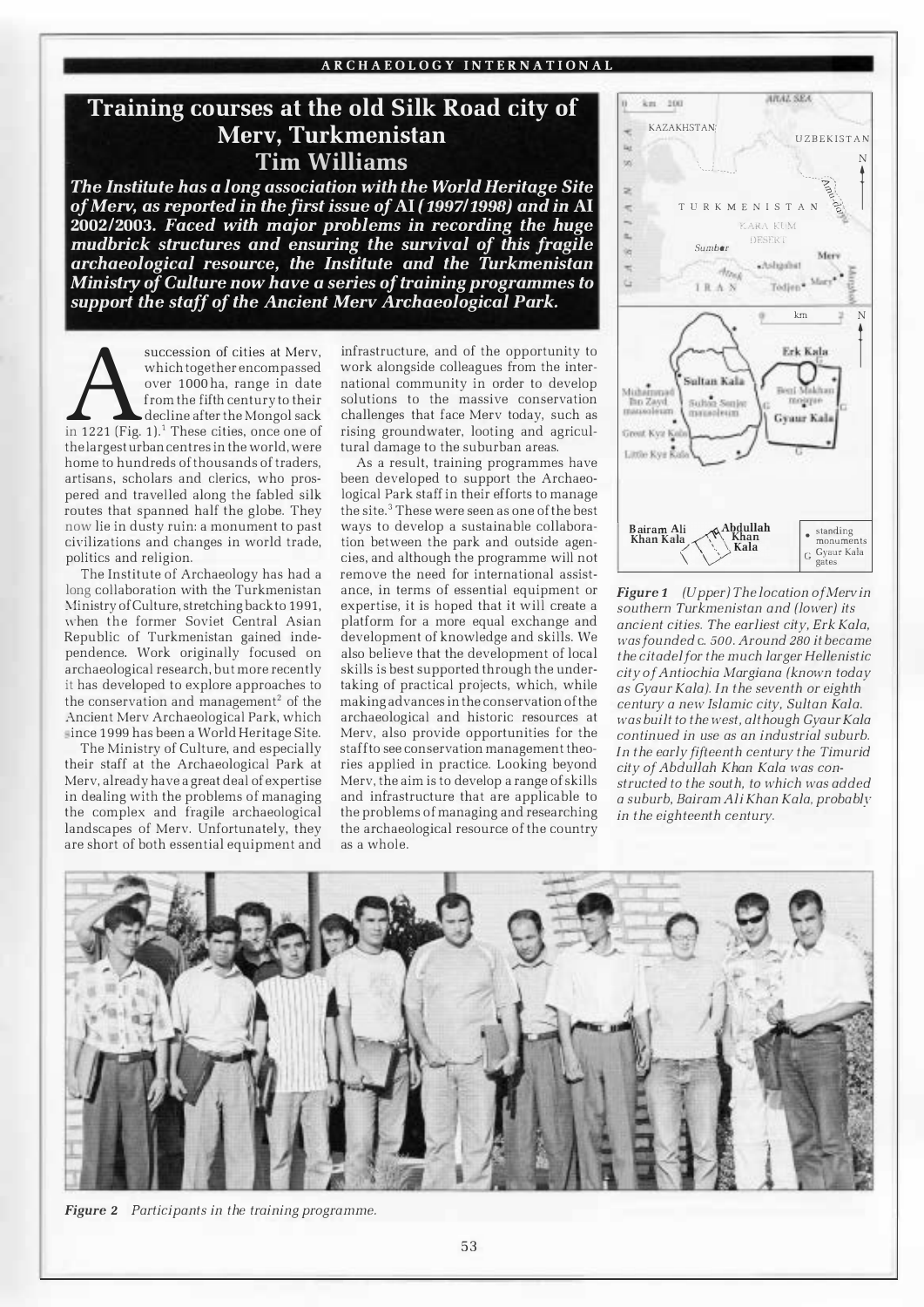

Figure 3 Porsy köshk, an example of one of the eroding elite houses, now abandoned for over 800 years.

### Training courses

The approach to the training courses was to mix formal lectures with discussionbased seminars and practical work. The aim was to promote dialogue about approaches, not to suggest that all the answers to the conservation, documentation or research problems of Merv can come from international experience: national and local experience is vital in developing practical and sustainable solutions, and the learning was certainly a two-way process.

The first training programme took place at the Ancient Merv Archaeological Park between 13 and 30 June 2005. It consisted of two courses, the first of which explored the ethics, philosophy and approaches to the management of cultural heritage sites. This was a one-week course aimed at a broad audience recruited from a range of archaeological parks across Turkrnenistan (Fig. 2). The course explored trends in the management of cultural heritage, the conservation of earth buildings, approaches to using archaeology in local education, and the balance between conservation and displaying the site to visitors (which included some lively discussions on the role of reconstructions, shelters over excavated archaeological sites, reburying sites to protect them, building visitor centres, training local guides, and the types of guidebooks that might be useful for the local people and international visitors).

The second course looked at approaches to the documentation of cultural heritage sites. This was a two-week course primarily aimed at the Merv park staff, but was also attended by staff from some of the other parks in Turkrnenistan. It explored approaches to the recording of archaeological sites, including both buried deposits and standing buildings, and it highlighted the need for good-quality recording to take place prior to conservation work and for archaeologists and conservators to work closely in designing and implementing projects. The course also explored the use of digital and conventional photography for recording monuments, the storage and archiving of records, understanding what is happening to the standing buildings (recording their condition and trying to understand exactly how they are deteriorating), developing conservation action plans, and approaches to reburying old archaeological sites to stop them eroding further. This course also had a strong practical element (see below), aimed at doing something useful for the park.

### Working on a köshk

One of the most common types of standing historic buildings within the park is köshks (Fig. 3). These are large buildings, ranging in size from  $100 \text{ m}^2$  to  $1,000 \text{ m}^2$ , built of earth, probably mainly during the Sasanian and early Islamic periods, so between the sixth-seventh and eleventh centuries. They were built in the countryside, outside the town walls, and were probably used as fortified houses for the elite, being cool buildings (with their thick mud walls) for people to escape the heat of the city in the long hot summer months. Many of these buildings are now in a very ruinous state, the result of nearly a thousand years of abandonment (Figs 3, 4). In realistic terms, although the park can struggle to preserve as many of these buildings as possible, the task of fully maintaining them all is probably too great. Rather, the aim is to slow down the process, to enable the buildings to survive as long as possible. It was therefore decided that the priority was to identify the elements in each structure that were most at risk - such as the crack that was going to cause major structural problems in the next few years and the hole that was undermining the foundation - and fix these as soon as possible. We ranked the severity of these problems for each of the 27 monuments in the core park area and arrived at an agreed priority action list for work.

To do this, it was first necessary for the park staff to undertake assessments of the <u>.</u><br>standing structures. A small köshk, known as Porsy köshk (also known locally as Stinky köshk because of its rather strange ability to attract flies), was selected as an example for the training course. The assessment considered information about the building (location, type, date and description), its current condition (Fig. 5), visitor



Figure 4 The soaring architecture of Porsy köshk. Not much of this impressive monument survives, although what remains can still be dramatic (photograph taken by Annamyrat Orazow).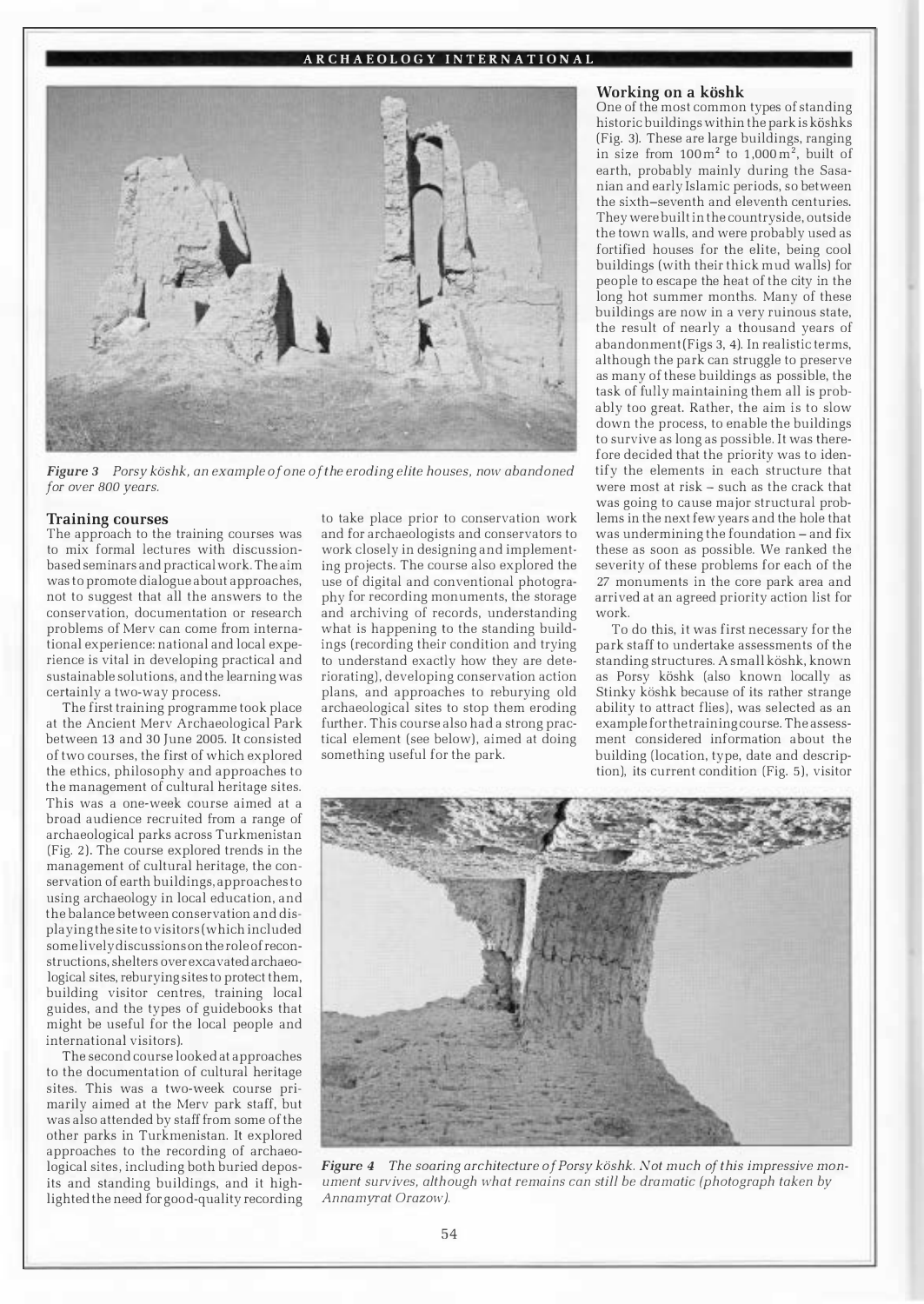

Figure 5 A Turkmen member of staff recording and analyzing mudbrick structures at Porsy köshk.

potential, archaeological significance and risk. This information was then used to prepare proposals for managing the site. The work was undertaken over four mornings in the field, followed by lively afternoon discussions in the park offices. The fieldwork also provided an important opportunity for the participants to experiment with, and oain experience of, digital photography, which was used in the production of the reports. The system developed and refined at Porsy köshk will be used as the basis for the documentation of the other köshks, as part of the park's continuing work pro-QTan1me.

## Protecting the entrance to the oldest city

The oldest city at Merv, Erk Kala, was constructed in about 500 (Fig. 1). In the third century a vast new city was constructed, Antiochia Margiana (known today as Gyaur Kala), extending over nearly 2 km and covering some 340ha, and the early city was converted into a citadel in the middle of the north wall. The citadel continued to function in one form or another until the Mongol sack of 1221, although in its later life it may have been only a watchtower. There appears to have been only one entrance into the citadel, in the south, and the protection of this has become a concern over recent years. Heavy winter and spring rainfall has started to erode deep drainage gullies, two of which have been cutting down into the fragile buried deposits of the entrance area (Fig. 6), causing substantial damage to this unique part of the city (Figs 7, 8).

To help develop archaeological recording skills, and approaches to the conservation of earthen slopes, we undertook a cleaning and recording project on the slope as part of the practical element ofthe training course. The aim was to record the fragile archaeology that had been exposed by the rainwater runoff (Fig. 8), and then to consolidate and repair the wall, packing new earth into the cleaned gulley (after separating it from the unexcavated archaeology with a geotextile), $4$  to protect it from further erosion.



Figure 6 A satellite image of the earliest city at Merv, Erk Kala, showing the major rainwater erosion gullies (indicated by the arrows) and two deep channels in the entrance area shown (bottom centre of the city wall).

# A thousand years of city defences

The massive city of Gyaur Kala (Fig. 1) was protected in antiquity by a succession of earth defensive walls. The earliest earthwall dates from the third century, with later additions strengthening the thickness and height of the walls, as well as adding new walkways, parapets, arrow slits and bastions. Amazingly, the sequence of walls from the third century to the fifth century survives virtually intact for the 8 km of the city circuit. The last earthwalls, probably dating from the seventh-eighth centuries, have been gradually eroded by the rain and wind, and the debris from these formed the earthbank that the visitor sees today.

A sequence was excavated through these defensive walls between 1999 and 2004 (Fig. 9). It was considered important that this informative sequence should be left



l

Figure 7 Views down the south slope of Erk Kala, at the developing water-erosion gulley.





Figure 8 Left: recording the latest phases of the defences of Erk Kala, exposed by water erosion. Right: showing how fragile the archaeological deposits are - important deposits lie immediately below the surface of the slope.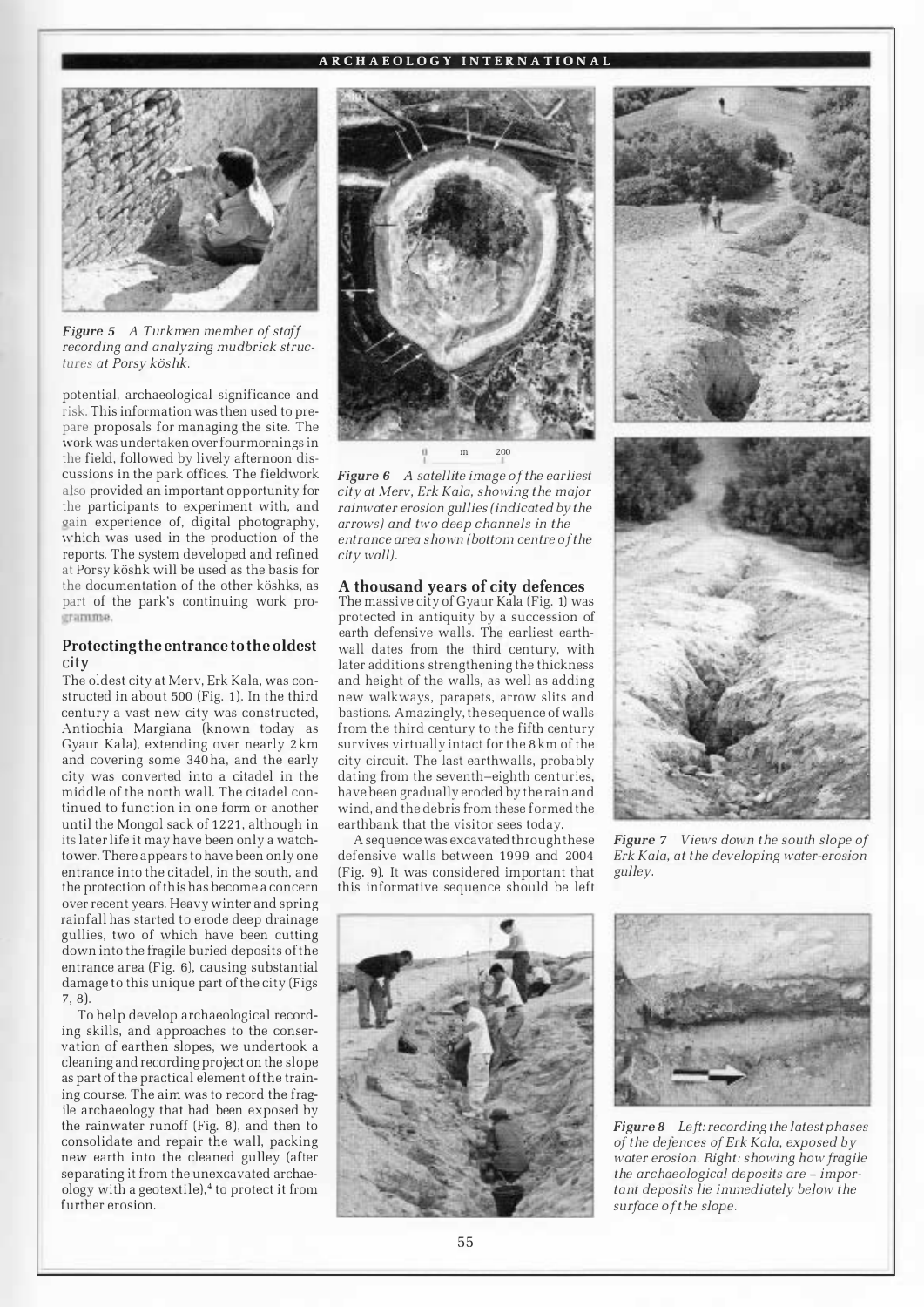

Figure 9 A section across the defences of the city of Gyaur Kala - an impressive thousand-year sequence of military architecture.

exposed so that visitors to the site could see this sequence, because it evocatively captures the development of the cities and their empires. The problem is how to conserve an earthen section standing some 25 m high. The decision was to develop a maintenance programme, observing the wall each year after the rains, cleaning and repairing - especially filling small cracks before they develop into structurally damaging ones-and managing the rainfall runoff channels. To this end the park staff have implemented a rigorous system of annual documentation (Fig. 10) and they ensure that the small-scale repairs are undertaken.<sup>5</sup>

### The future

During the training courses, discussion often focused upon the ways that training and collaborations could be developed in the future. This was perhaps one of the most beneficial parts of the process, developing ideas for future action based not solely on foreign experts' perceptions of need but on a dialogue with the people working on the ground in the country. Some key suggestions arose during these discussions:

Training networks: establishing a network within Turkmenistan to share experiences and training materials. As this develops, it might be possible to extend this to include representatives from other

Central Asian countries, to promote the exchange of best practice and new techniques across the region. Existing crossborder initiatives, such as the Central Asian Earth Programme sponsored by UNESCO, need to be developed with more active representation and participation if they are to act as a platform for sharing experiences.

Developing of specialist training programmes in new techniques: There is a need to develop programmes, not just for Merv but for other parks as well, to support the implementation of new techniques. An example might be the use of 3-D laser scanning to record standing buildings, both in advance of conservation or restoration and also to create a high-quality long-term record of the structures.

Conservation and archaeological agendas and protocols: developing dialogue over procedures, practice and implementation. At present we are writing an archaeological recording manual, specific to the needs of the archaeological work at Merv and Turkmenistan, which is being translated into Turkmen.

Digital monument passports: The Ministry of Culture currently operates a monument passport system, which provides a paper record of each archaeological monument (its history and current condition). This could easily be computerized, which would help to save time when updating the monument information, making it easier to build upon a platform of past work. A pilot project is being developed by the Institute of Archaeology.

Interpretive material: Priorities for action were discussed and different types ofinformation were envisaged for the park: navigational information to guide visitors around the vast site, a guidebook with more detailed information for local and foreign visitors, and a more substantial illustrated guide to the site and its context



Figure 10 Turkmen Park staff undertaking monitoring and recording activities at the Gyaur Kala defences, in advance of conservation.